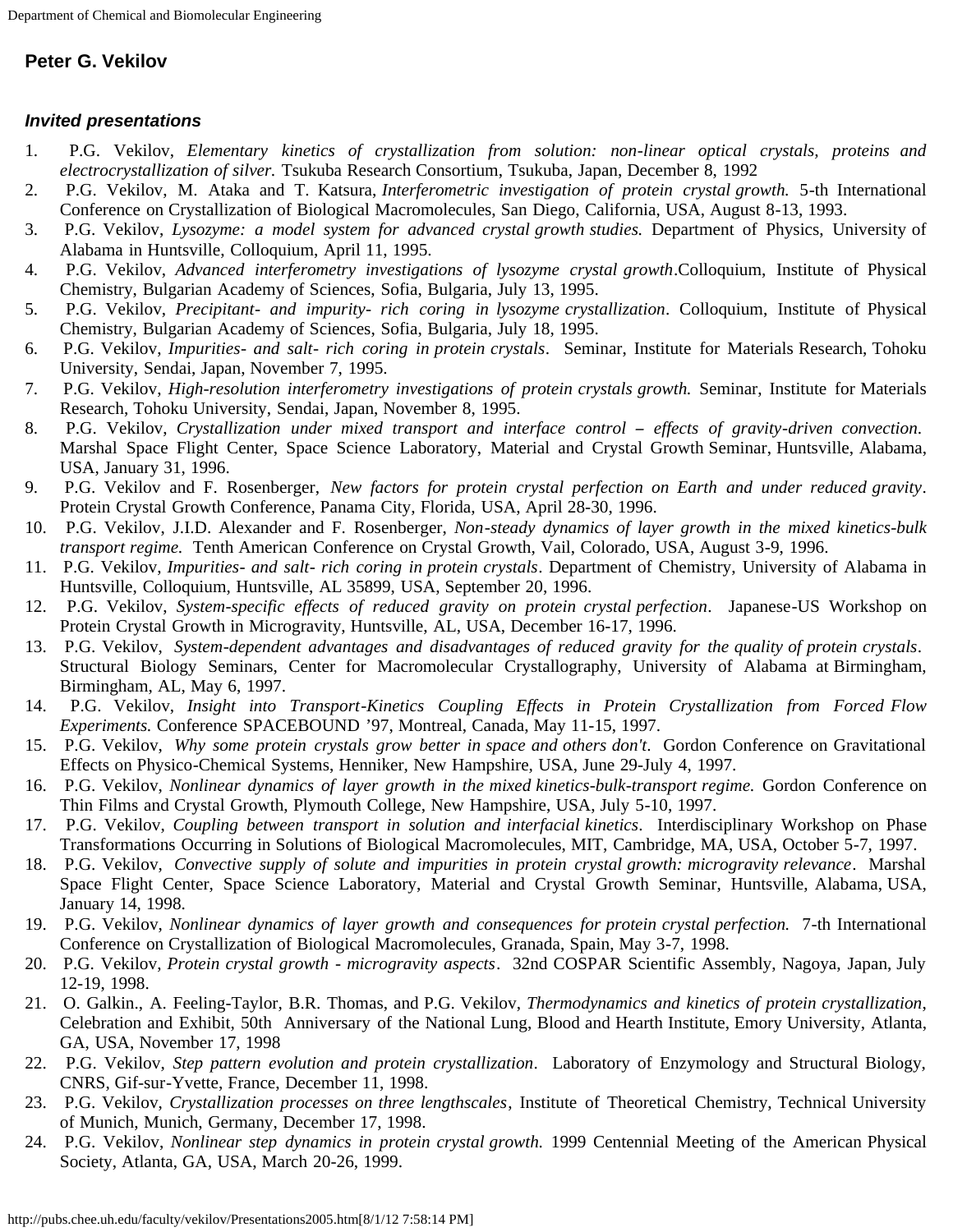- 25. P.G. Vekilov, *Protein crystallization processes on various lengthscales,* 1999 Tricampus Conference on Materials Science, University of Alabama in Huntsville, Huntsville, AL, April 23, 1999
- 26. P.G. Vekilov, *Protein crystallization beyond the needs of structure studies*, 1999 American Crystallographic Association Annual Meeting, Buffalo, NY, USA, May 22-26, 1999.
- 27. S.-T. Yau and P.G. Vekilov, *Molecular mechanisms of crystallization and defects formation*, 11 American Conference on Crystal Growth and Epitaxy (ACCGE-11), Tucson, AZ, August 1-6, 1999.
- 28. P.G. Vekilov, S.-T. Yau, B.R. Thomas, *Real time* in-situ *monitoring of ferritin crystal growth with molecular resolution*, Department of Chemistry, University of Alabama in Huntsville, Colloquium, Huntsville, AL, USA, November 12, 1999.
- 29. P.G. Vekilov, S.-T. Yau, B.R. Thomas, *Molecular processes of protein crystallization: why should crystallographers care*, University of Texas Southwestern Medical Center, Colloquium, Dallas, TX, USA, December 3, 1999.
- 30. P.G. Vekilov, *Optical Interferometry: Part I of Tutorial M: Experimental methods for Investigating Crystal Fluid interface*s, 2000 Materials Research Society Spring Meeting, San Francisco, California, USA, April 16, 2000
- 31. S.-T. Yau, B.R. Thomas, D.N. Petsev, and P.G. Vekilov, *Real time in-situ monitoring of molecular processes during growth of protein crystals*. 2000 Materials Research Society Spring Meeting, San Francisco, California, USA, April 24- 28, 2000.
- 32. P.G. Vekilov and S.-T. Yau, *Real time in-situ monitoring of ferritin crystallization with molecular resolution*. 8-th International Conference on Crystallization of Biological Macromolecules, Destin, Florida, USA, May 20-26, 2000 *(plenary lecture)*
- 33. P.G. Vekilov, S.-T. Yau, D.N. Petsev, and B.R. Thomas, *Real time in-situ monitoring of molecular processes during protein crystallization*. Colloquium, Institute of Physical Chemistry, Bulgarian Academy of Sciences, Sofia, Bulgaria, June 20, 2000.
- 34. P.G. Vekilov, O. Galkin, and S.-T. Yau, *Nucleation of protein crystals: structures, dynamics and control pathways*, 19 European Crystallographic Meeting, Nancy, France, August 25-31, 2000
- 35. P.G. Vekilov, O. Galkin, and S.-T. Yau, *Phase transitions is protein solutions: structures, dynamics and control pathways*. 2000 Biology Retreat, Guntersville, Alabama, USA, September 29-30, 2000.
- 36. P.G. Vekilov, *Protein crystallization processes at three length scales: molecular, capillary and transport*. Texas Christian University, Dallas, Texas, November 2, 2000.
- 37. P.G. Vekilov,O. Galkin, and S.-T. Yau, *Structures, dynamics and control pathways of protein crystal nucleation.* Southern Methodist University, Fort Worth, Texas, November 3, 2000.
- 38. P.G. Vekilov,S.-T. Yau, D.N. Petsev and B.R. Thomas, *What do we learn about biological molecules from watching them partake in phase transitions?* Seminar, Department of Biological Sciences, University of Alabama in Huntsville, Huntsville, Alabama, USA, November 29, 2000.
- 39. P.G. Vekilov, S.-T. Yau, O. Galkin, D. Petsev, B. Thomas, *How do molecules arrange themselves into crystals?* Seminar, Hokaido National Industrial Research Institute, Sapporo, Japan, December 8, 2000.
- 40. P.G. Vekilov, S.-T. Yau, H. Lin, D. Petsev, B. Thomas *Characteristic lengthscales of the protein crystallization processes: where can gravity affect growth,* Japan Space Utilization Promotion Center Tokyo, Japan, December 12, 2000.
- 41. P.G. Vekilov, S.-T. Yau, O. Galkin, D. Petsev, B. Thomas, *How do molecules arrange themselves into protein crystals?* Seminar, Tohoku University, Sendai, Japan, December 13, 2000.
- 42. P.G. Vekilov, O. Galkin, S.-T. Yau, M. Wu, D.N Petsev, *Phase transitions in protein solutions: dynamics, structures and control strategies.* Department of Chemical Engineering, University of Illinois, Champaign, IL, February 1, 2001
- 43. S.-T. Yau, D.N. Petsev, B.R. Thomas, and P.G. Vekilov, *Tracking individual molecules as they attach themselves to crystals: statistics, dynamics and mechanisms.* Physics Colloquium, University of Alabama in Huntsville, Huntsville, Alabama, February 7, 2001.
- 44. P.G. Vekilov, S.-T. Yau, O. Galkin, D.N Petsev, *Phase Transitions in Protein Solutions: Dynamics, Structures and Control Strategies.* Department of Chemical Engineering, University of Houston, February 16, 2001
- 45. P.G. Vekilov, *Molecular mechanisms of crystallization of proteins.* Marshal Space Flight Center, Material and Crystal Growth Seminar, Huntsville, Alabama, USA, February28, 2001.
- P.G. Vekilov, S.-T. Yau, O. Galkin, D.N. Petsev, B.R. Thomas, *Phase Transitions in Protein Solutions: Dynamics, Structures and Control Strategies*, University of Alabama in Huntsville, Research Council Meeting, Huntsville, Alabama, April 2, 2001.
- 47. P G. Vekilov, D.N. Petsev, S.-T. Yau, and K. Chen, *Crystallization of Small and Large Molecules*, 9th Inhalation Technology Seminar, Orion Pharma, Espoo, Finland, June 6, 2001
- 48. P.G. Vekilov, *Mechanisms of crystallization form solutions: a short course.* VTT (Technology Research Center of Finland) Helsinki, Finland, June 7-8, 2001.
- 49. P.G. Vekilov, O. Galkin, M. Wu, K. Chen, *Phase transition in protein solutions: dynamics and control strategies*; Colloquium, Institute of Physical Chemistry, Bulgarian Academy of Sciences, Sofia, Bulgaria, June 12, 2001.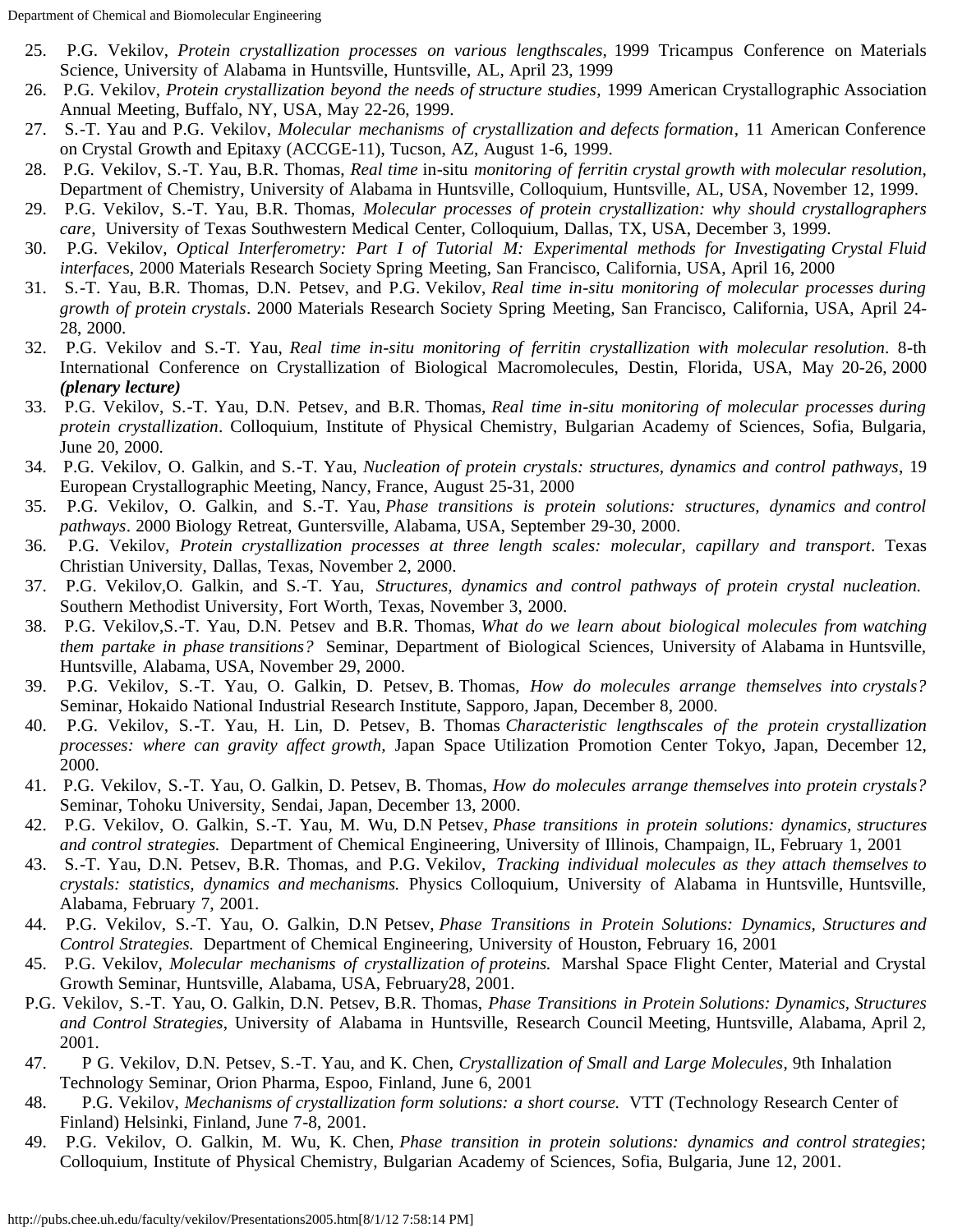- 50. P.G. Vekilov, O. Galkin, D.N. Petsev, M. Wu, *Dynamics of phase transition in proteins solutions*, Albert Einstein College of Medicine, Department of Medicine, Division of Hematology, The Bronx, NY, June 27, 2001.
- 51. S.-T. Yau, D.N. Petsev, P.G. Vekilov, *Molecular-level parameters for the self assembly of biological macromolecules into crystals*, Gordon Conference on Thin Films and Crystal Growth, Williams College, Williamstown, Massachusetts, USA, July 1-6, 2001
- 52. O. Galkin and P.G. Vekilov, *Liquid-liquid separation in solutions of proteins: implications for the formation of condensed phases.* 13th International Conference on Crystal Growth, Kyoto, Japan, July 30 – August 4, 2001.
- 53. S.-T. Yau, D.N. Petsev, and P.G. Vekilov, *Molecular-resolution atomic force microscopy movies of step propagation around surface defects and impurities.* 13th International Conference on Crystal Growth, Kyoto, Japan, July 30 – August 4, 2001.
- 54. S.-T. Yau, D.N. Petsev, and P.G. Vekilov,*Direct visualization of nucleus structure and nucleation pathways in apoferritin crystallization.* 13th International Conference on Crystal Growth, Kyoto, Japan, July 30 – August 4, 2001.
- P.G. Vekilov, S.-T. Yau, and H. Lin, *Characteristic lengthscales of the protein crystallization processes: where can gravity affect growth*. 13th International Conference on Crystal Growth, Kyoto, Japan, July 30 – August 4, 2001.
- 56. P.G. Vekilov, *Phase transitions in protein solutions: dynamics, structures and control strategies,* Department of Chemical Engineering, University of Houston, Industrial Advisory Board Meeting, October 12, 2001, Houston
- 57. P.G. Vekilov, *Phase transitions in protein solutions: structures, dynamics, and control strategies,* School of Chemical Engineering, Cornell University, November 12, 2001, Ithaca, New York.
- 58. P.G. Vekilov, *Is mass a parameter for phase transitions in solutions, or transition-state or diffusion-limited kinetics?* 4th East-west Surface Science Workshop "Nanostructures on Surfaces", Pamporovo, Bulgaria, February 23-March 1, 2002.
- 59. P.G. Vekilov, D.N. Petsev, S.-T. Yau, A. Feeling-Taylor, *Solvent entropy contribution to the free energy of protein crystallization,* 9-th International Conference on Crystallization of Biological Macromolecules (ICCBM-9), Jena, Germany, March 21-26, 2002.
- 60. P.G. Vekilov, *Fundamental aspects of nucleation theory in the formation of protein condensed phases*, Department of Chemical Engineering, University of California – Berkeley, April 2, 2002.
- 61. O. Galkin, P.G. Vekilov, *Nucleation dynamics of protein solid phases*, 223 National Meeting of the American Chemical Society, Orlando, Florida, April 7-11, 2002.
- 62. P.G. Vekilov, S.-T. Yau, H. Lin, O. Gliko, *Nonlinear Dynamics and Pattern Formation on the Growth Interfaces of Protein Crystals*, 223 National Meeting of the American Chemical Society, Orlando, Florida, April 7-11, 2002.
- 63. P.G. Vekilov, O. Galkin, *Control strategy for nucleation of protein solid phases*, International Meeting Particles 2002, Orlando, Florida, April 20-23, 2002.
- 64. P.G. Vekilov, *Fundamental aspects of nucleation theory in the formation of protein condensed phases*, Department of Chemical and Nuclear Engineering, University of New Mexico, May 3, 2002.
- 65. S.-T. Yau, B.R. Thomas, D.N. Petsev, O. Galkin, O. Gliko, and P.G. Vekilov, *Defect formation during crystallization of ferritins: molecular mechanisms*.2002 American Crystallographic Association Meeting, San Antonio, TX, May 25-30, 2002.
- 66. P.G. Vekilov, *Diffusion-limited kinetics of phase transitions in solutions*, Seminar, Institute of Physical Chemistry, Bulgarian Academy of Sciences, Sofia, Bulgaria, July 16, 2002.
- 67. M. Shah, O. Galkin, D.N. Petsev, M. Wu and P.G. Vekilov, *Atto- and femto-litter droplets of concentrated protein solutions: liquid-liquid phase separation*. Texas Nano-vivo Summit, Houston, TX, August 1, 2002.
- 68. P.G. Vekilov, *Fundamental aspects of nucleation theory in the formation of protein condensed phases*, Materials Science Laboratory, National Institute of Standards and Technology, Gaithersburg, Maryland, September 17, 2002.
- 69. P.G. Vekilov, *Diffusion-limited kinetics of phase transitions in solutions*, Department of Chemistry, Rice University, Houston, Texas, October 17, 2002.
- 70. P.G. Vekilov, *Fundamental aspects of nucleation theory in the formation of protein condensed phases*, Department of Chemistry, Iowa State University, Ames, Iowa, November 1, 2002.
- 71. P.G. Vekilov, *Fundamental aspects of nucleation theory in the formation of protein condensed phases*, Faculty of Pharmacy, University of Paris V, Paris, France, January 28, 2003.
- 72. O. Gliko, H. Lin, S.-T. Yau, I. Reviakine, P.G. Vekilov, *Dynamics of Pattern Formation on Protein Crystal Surfaces,* 2003 Surfaces and Interfaces Conference, Lille, France, January 29-31, 2003.
- 73. P.G. Vekilov, *Fundamental aspects of nucleation theory in the formation of protein condensed phases*, Department of Chemistry, University of Houston, Houston, Texas, February 4, 2003.
- 74. P.G. Vekilov, *Fundamental aspects of nucleation theory in the formation of protein condensed phases*, Biophysical Seminar, University of Texas – Medical Branch, Galveston, Texas, February 19, 2003.
- 75. P.G. Vekilov, D.N. Petsev, S. Brandon, P. Katsonis, *Hydration interactions between apoferritin molecules and the phase*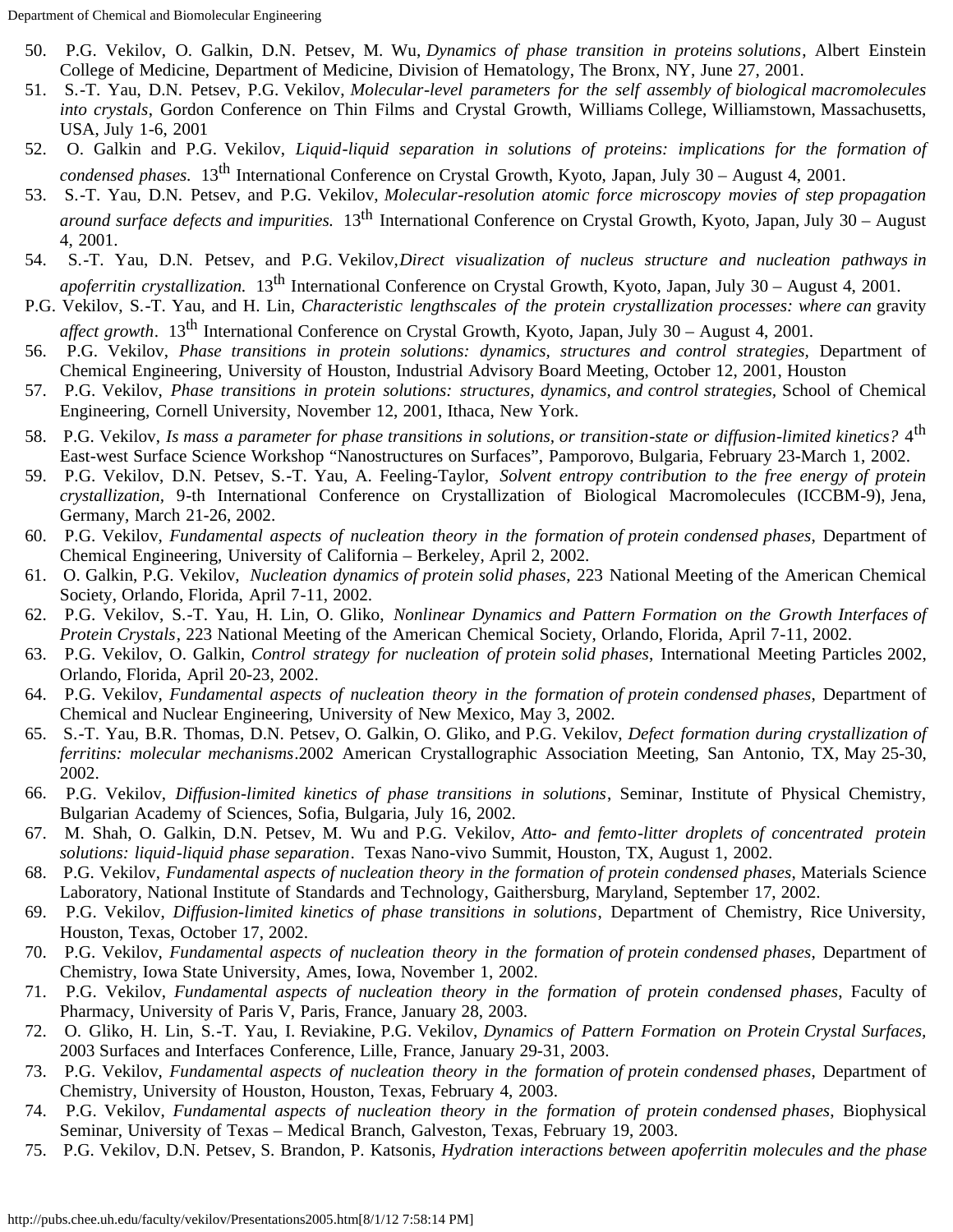*behavior of the solution*, 225 National Meeting of the American Chemical Society, New Orleans, Louisiana, March 22- 27, 2003.

- 76. P.G. Vekilov and O. Galkin, *Dissection of the nucleation of sickle-cell hemoglobin polymers.* Albert Einstein College of Medicine, Department of Medicine, Division of Hematology, The Bronx, New York, May 13, 2003.
- 77. P.G. Vekilov, O. Galkin, and S.-T. Yau, *What would Gibbs do if he were thinking of nucleation of protein solid phases*. Center for Study of Gene Structure & Function, Hunter College, City University of New York, New York, New York, May 14, 2003.
- 78. P.G. Vekilov, D.N. Petsev, K. Chen, *Diffusion-limited kinetics of the solution solid phase transition of molecular substances.* Marshal Space Flight Center, Material and Crystal Growth Seminar, Huntsville, Alabama, May 16, 2003.
- 79. P.G. Vekilov, O. Galkin, S.-T. Yau, and D.N. Petsev, *Fundamental aspects of nucleation theory in the formation of protein crystals*, AstraZeneca Central Research, Göteborg, Sweden, May 20, 2003.
- 80. P.G. Vekilov, O. Galkin, S.-T. Yau, and D.N. Petsev, *Fundamental aspects of nucleation theory in the formation of protein condensed phases*, Department of Physics, Université Libre de Bruxelles, Brussels, Belgium, May 22, 2003.
- 81. P.G. Vekilov, O. Galkin, S.-T. Yau, and D.N. Petsev, *Fundamental aspects of nucleation theory in the formation of protein condensed phases*, Department of Physics, Université Joseph Fourier, Grenoble, France, May 26, 2003.
- 82. M. Shah, O. Galkin, X. Wu, D.N. Petsev and P.G. Vekilov, *Dynamics of liquid-liquid separation in protein solutions,* European Synchrotron Radiation Facility, Grenoble, France, May 27, 2003.
- 83. M. Shah, O. Galkin, X. Wu, D.N. Petsev and P.G. Vekilov, *Dynamics of liquid-liquid separation in protein solutions,* Institute of Physical Chemistry, Bulgarian Academy of Sciences, Sofia, Bulgaria, June 2, 2003.
- 84. P.G. Vekilov, O. Galkin, S.-T. Yau, and D.N. Petsev, *Fundamental aspects of nucleation theory in the formation of protein condensed phases*, 77th ACS Colloid and Surface Science Conference, Atlanta Georgia, June 15-18, 2003.
- 85. P.G. Vekilov, D.N. Petsev, S. Brandon, P. Katsonis, *Intermolecular interactions and the thermodynamics and kinetics of phase transitions in protein solutions*, 2003 Annual Meeting of the American Crystallographic Association, Covington, Kentucky, July 26-31, 2003
- 86. P.G. Vekilov, D.N. Petsev, K. Chen, *What drives and what delays the attachment of a molecule to a growing aggregate in solution,* 2003 Nano Summit Conference, Houston, Texas, July 31, 2003.
- 87. O. Galkin, P.G. Vekilov, *Mechanisms of nucleation of the deoxy-HbS polymers*. Laboratory of Chemical Physics National Institute of Diabetes & Digestive & Kidney Diseases, NIH, Bethesda, Maryland, September 12, 2003.
- 88. S.-T. Yau, O. Galkin, L. Filobelo, D. Petsev, P.G. Vekilov, *Fundamentals and control strategies for nucleation of protein crystals in solution*. Association for Crystallization Technology, 12th Larson Workshop, Groton, Connecticut, September 15-17, 2003
- 89. P.G. Vekilov and O. Galkin, *Dense liquid precursor for the nucleation of polymers of sickle cell hemoglobin*, Department of Chemical and Biomolecular Engineering, Georgia Institute of Technology, Atlanta, Georgia, November 12, 2003.
- 90. P.G. Vekilov, *Thermodynamic and kinetic controls for the nucleation of crystals in solution*, Abbott Laboratories, North Chicago, Illinois, January 12, 2004
- 91. P.G. Vekilov, *The Physical chemistry of sickle cell anemia,* Cullen College of Engineering Leadership Board, University of Houston, Houston, January 23, 2004,
- 92. P.G. Vekilov, *Fundamental aspects of nucleation theory in the formation of protein condensed phases*, Department of Chemical Engineering, North Carolina State University, Raleigh, North Carolina, February 2, 2004.
- 93. P.G. Vekilov, *The physical chemistry of sickle cell anemia*, Department of Biochemistry and Biophysics, University of North Carolina, Chapel Hill, North Carolina, February 3, 2004.
- 94. P.G. Vekilov, *Why do protein crystal grow slowly?* Joint Annual Conference of the German Crystallographic Association and the German Association for Crystal Growth, March 15-19, 2004, Jena, Germany. *(plenary lecture)*
- 95. M. Shah, O. Galkin, D.N. Petsev, and P.G. Vekilov, *Dynamics of the liquid-liquid phase separation in protein solutions*, 225th Meeting of the American Chemical Society, March 27 - April 1, 2004, Anaheim, California.
- 96. P.G. Vekilov, O. Galkin, L. Filobelo, P. Katsonis, W. Pan, S.-T. Yau, A. Kolomeisky, *Fundamental aspects of nucleation theory in the formation of protein condensed phases,* University of California – Los Angeles, Department of Chemical Engineering, April 16, 2004, Los Angeles, California.
- 97. P.G. Vekilov, *The physical chemistry of sickle cell anemia*, Department of Chemical Engineering, University of Texas, Austin, Texas, May 4, 2004.
- 98. P.G. Vekilov, *Nucleation mechanisms of sickle cell hemoglobin*, NanoHealth Alliance Inaugural Meeting, Houston, May 15, 2004.
- 99. P.G. Vekilov, Water structuring and the dynamics of phase transitions with proteins, 12<sup>th</sup> Texas Protein Folders' Meeting, Navasota, TX, May 28-30, 2004.
- 100. P.G. Vekilov, *Why do protein crystal grow slowly?* 10th International Conference on Crystallization of Biological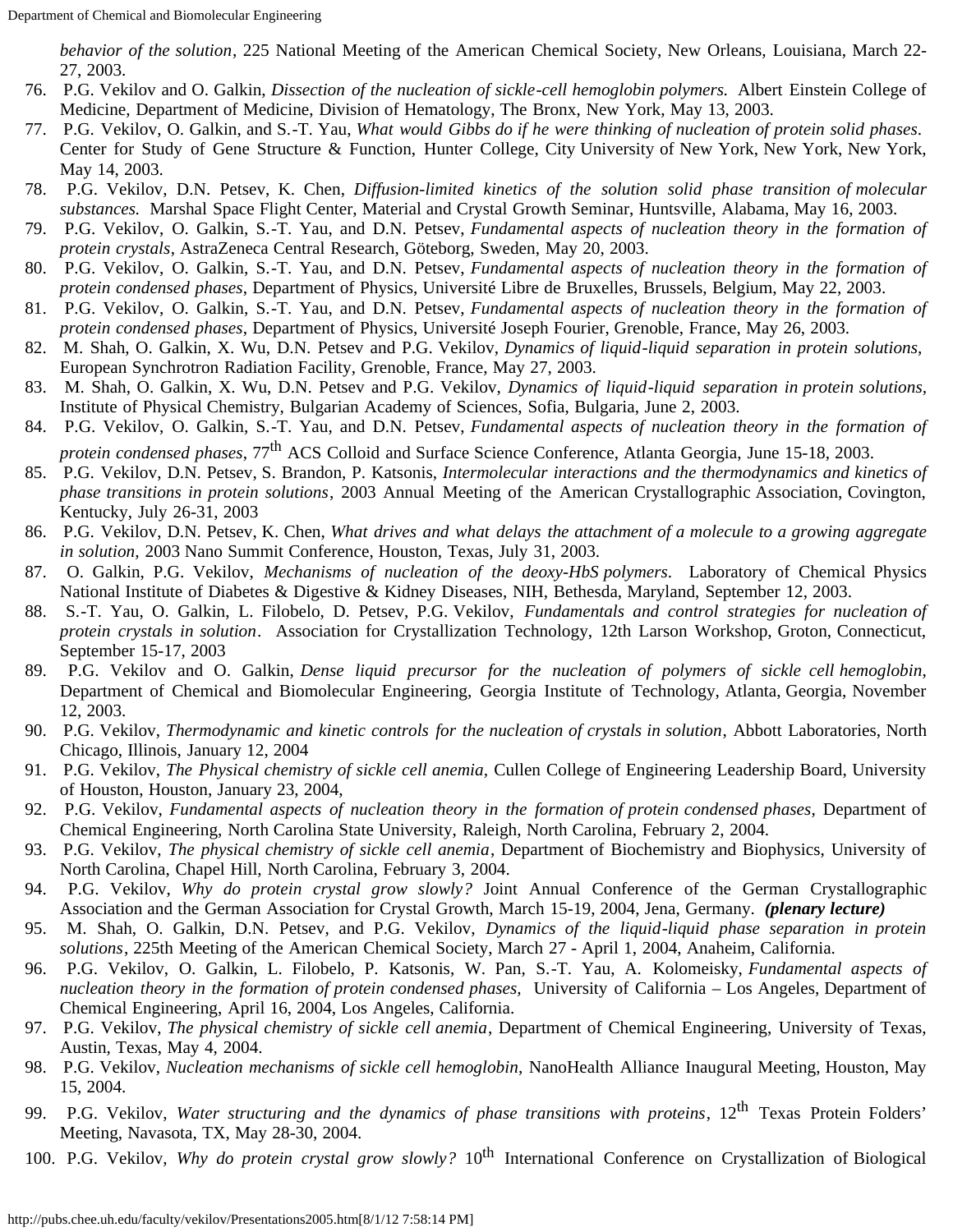Macromolecules, June 4-10, 2004, Beijing, China.

- 101. P.G. Vekilov, *Fundamental aspects of nucleation theory in the formation of protein condensed phases* FOM Institute for Atomic and Molecular Physics, Amsterdam, Netherlands, June 18, 2004
- 102. P.G. Vekilov, *Phase transitions in protein solutions*, Protein-Protein Interactions in Vitro and in Vivo Workshop, Isaac Newton Institute for Mathematical Sciences, Cambridge, UK, June 21-23, 2004
- 103. P.G. Vekilov, *The physical chemistry of sickle cell anemia,* Institute of Physical Chemistry ,Bulgarian Academy of Sciences, Sofia, Bulgaria, June 29, 2004
- 104. D.N. Petsev, M. Shah, O. Galkin, X. Wu, P.G. Vekilov, *Does the anisotropy of the intermolecular interactions determine the protein crystal symmetry?* 2004 Annual Meeting of the American Crystallographic Association, Chicago, Illinois, July 17-22, 2004.
- 105. P.G. Vekilov, O. Galkin, L. Filobelo, W. Pan, A. Kolomeisky, *Two-step mechanism for the nucleation of crystals from solution*, 14th International Conference on Crystal Growth, Grenoble, France, August 9-14, 2004.
- 106. P.G. Vekilov, *Why do protein crystals grow slowly?* 14th International Conference on Crystal Growth, Grenoble, France, August 9-14, 2004.
- 107. P.G. Vekilov, *Water structuring and the dynamics of phase transitions with proteins*, Department of Biochemistry and Biology, University of Houston, Houston, Texas, September 10, 2004
- 108. P.G. Vekilov, *Water structuring and the dynamics of protein crystallization processes*, Department of Molecular Physiology and Biological Physics, University of Virginia School of Medicine, Charlottesville, Virginia, October 1, 2004
- 109. P.G. Vekilov, *Phase transitions in protein solutions*, Department of Chemical Engineering, California Institute of Technology, Pasadena, California, October 7, 2004.
- 110. M. Shah, O. Galkin, and P.G. Vekilov, *Localized generation of atto- and femto- liter droplets of high concentration protein solution over micron-sized electrodes,* Workshop on Biomedical Sensing and Imaging to the Nanoscale, Texas— UK Collaborative Initiative, Texas A&M University, College Station, Texas, USA, October 25-26, 2004.
- 111. P.G. Vekilov, *The role of water structuring in the thermodynamics and kinetics of phase transitions with proteins*, 2004 MRS Fall Meeting, Boston, November 29 – December 3, 2004
- 112. P.G. Vekilov, *Phase Transitions in Protein Solutions*, 21 New England Workshop on Complex Fluids, Harvard University, Cambridge, MA, December 3, 2004
- 113. P.G. Vekilov, *Phase Transitions in Protein Solutions,* University of Maryland, Informal Statistical Physics Seminar, College Park, Maryland, December 7, 2004.
- 114. P.G. Vekilov, *Nucleation of crystals from solution: novel insights into the mechanism.* Theravance Pharmaceuticals, South San Francisco, California, February 4, 2005.
- 115. P.G. Vekilov, *The role of water in the dynamics of phase transitions with proteins.* Vth STRANSKI-KAISCHEW Surface Science Workshop, Pamporovo, Bulgaria, February 19-25, 2005.

## *Contributed presentations*

- 1. P.G. Vekilov, Yu.G. Kuznetsov and A.A. Chernov, *Elementary processes of dissolution: (101) ADP face.* 10-th International Conference on Crystal Growth, San Diego, California, USA, August 16-21, 1992.
- 2. P.G. Vekilov, Yu.G. Kuznetsov and A.A. Chernov, *Interstep interaction in solution growth; (101) ADP face.* 10-th International Conference on Crystal Growth, San Diego, California, USA, August 16-21, 1992.
- 3. P.G. Vekilov and Yu.G. Kuznetsov, *Varying dislocation growth source activity: (101) ADP face.* 10-th International Conference on Crystal Growth, San Diego, California, USA, August 16-21, 1992.
- 4. P.G. Vekilov and Chr. Nanev, *Step kinetics and dislocation source activity in electrocrystallization of cubic silver faces.* 10-th International Conference on Crystal Growth, San Diego, California, USA, August 16-21, 1992.
- 5. P.G. Vekilov, Yu.G. Kuznetsov and A.A. Chernov, *Free surface energy and Burgers vectors of the growth sources on (101) ADP face.* 10-th International Conference on Crystal Growth, San Diego, California, USA, August 16-21, 1992.
- 6. P.G. Vekilov, M. Ataka and T. Katsura, *Growth kinetics of protein crystals investigated by laser Michelson interferometry.* Conference Protein Crystal Growth in Microgravity, Panama City, Florida, USA, April 24-26, 1993.
- 7. P.G. Vekilov, *Dislocation sources activity in solution growth and dissolution of crystals.* 7-th Annual Alabama Materials Research Conference, Normal, Alabama, USA, September 22-23, 1993.
- 8. P.G. Vekilov, L.A. Monaco and Franz Rosenberger, *Impurity effects on the growth kinetics of tetragonal lysozyme.* Gordon Conference on Crystal Growth, Andover, New Hampshire, USA, June 23-July 1, 1994.
- 9. P.G. Vekilov, L.A. Monaco and Franz Rosenberger, *Repartitioning of precipitant ions in lysozyme crystallization: salt coring in protein crystals.* Gordon Conference on Crystal Growth, Andover, New Hampshire, USA, June 23-July 1, 1994.
- 10. P. G. Vekilov and F. Rosenberger, *Impurities, growth layer sources and kinetics fluctuation in the growth of lysozyme crystals*. Conference Protein Crystal Growth, Panama City, Florida, USA, April 21-24, 1995.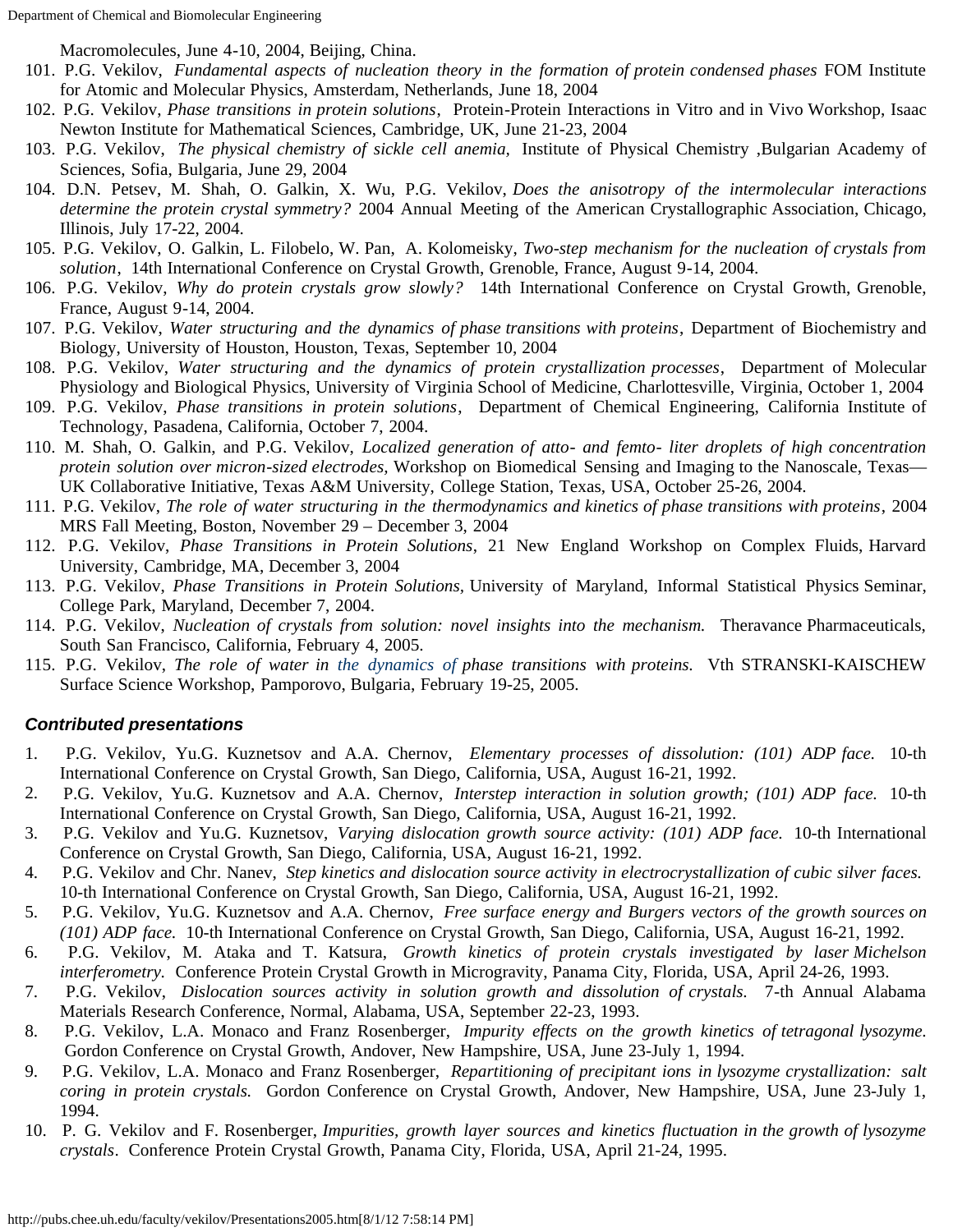Department of Chemical and Biomolecular Engineering

- 11. H. Lin, P.G. Vekilov, F. Rosenberger and J.I.D. Alexander, *Interaction between bulk transport and surface kinetics in protein crystal growth*. Conference Protein Crystal Growth, Panama City, Florida, USA, April 21-24, 1995.
- 12. V. Stojanoff, D.P. Siddons, L.A. Monaco, P.G. Vekilov and F. Rosenberger, *X-ray topography of tetragonal lysozyme crystals*. Conference Protein Crystal Growth, Panama City, Florida, USA, April 21-24, 1995.
- 13. P.G. Vekilov, L.A. Monaco and F. Rosenberger, *Lysozyme: a model system for advanced crystal growth studies.* XI International Conference on Crystal Growth, The Hague, The Netherlands, June 18-23, 1995.
- 14. P.G. Vekilov, L.A. Monaco and F. Rosenberger, *Salt-rich coring in lysozyme crystals.* XI International Conference on Crystal Growth, The Hague, The Netherlands, June 18-23, 1995.
- 15. P.G. Vekilov and F. Rosenberger, *High-resolution in-situ interferometric studies of lysozyme crystals growth*. AIAA 1995 Space Programs and Technologies Conference and Exhibit, Huntsville, AL, USA, September 26-28, 1995.
- 16. H. Lin, P.G. Vekilov and F. Rosenberger, *Modeling mass transport and surface kinetics of protein crystals growth*. AIAA 1995 Space Programs and Technologies Conference and Exhibit, Huntsville, AL, USA, September 26-28, 1995.
- 17. P.G. Vekilov and F. Rosenberger, *Impurities, growth layer sources and kinetics fluctuations in the growth of lysozyme crystals.* VI International Conference on Crystallization of Biological Macromolecules, Hiroshima, Japan, November 12- 17, 1995.
- 18. P.G. Vekilov, L.A. Monaco, B.R. Thomas, V. Stojanoff and F. Rosenberger, *Impurities- and salt-rich coring in lysozyme crystals.* VI International Conference on Crystallization of Biological Macromolecules, Hiroshima, Japan, November 12-17, 1995.
- 19. P.G. Vekilov and F. Rosenberger, *Transport-kinetics coupling effects in protein crystallization studied by forced flow experiments*. American Physical Society March Meeting, Kansas City, MO, USA, March 17-21, 1997.
- 20. H. Lin, P.G. Vekilov and F. Rosenberger, *Simulation of the interplay between diffusive nutrient transport and nonlinear crystal growth kinetics*. Conference SPACEBOUND '97, Montreal, Canada, May 11-15, 1997.
- 21. A.R. Feeling-Taylor, P.G. Vekilov, B.R. Thomas, F. Rosenberger, R.E. Hirsch and R. Nagel, *Solubility and crystallization of a mutated hemoglobin, HbC*, 7-th International Conference on Crystallization of Biological Macromolecules, Granada, Spain, May 3-7, 1998.
- 22. H. Lin, P.G. Vekilov and F. Rosenberger, *Intrinsic kinetic instabilities in protein crystal growth: numerical modeling.* 7 th International Conference on Crystallization of Biological Macromolecules, Granada, Spain, May 3-7, 1998.
- 23. D.C. Carter, K. Lim, J.X. Ho, B.S. Wright, P.D. Twigg, T.Y. Miller, J. Chapman, K. Keeling, J. Ruble, P.G. Vekilov, F. Rosenberger, B.R. Thomas and A.A. Chernov, *Size and quality of protein crystals.* 7-th International Conference on Crystallization of Biological Macromolecules, Granada, Spain, May 3-7, 1998.
- 24. P.G. Vekilov, *Dynamics of nonuniform step trains in protein crystal growth*. 12-th International Conference on Crystal Growth, Jerusalem, Israel, July 26-31, 1998.
- 25. A.A. Chernov, P.G. Vekilov, S.R. Coriell, B.T. Murray and G.B. McFadden. *Step bunching: influence of impurities and solution flow.* NASA Materials Science Conference, Huntsville, AL, USA July 15-18, 1998.
- 26. P.G. Vekilov, *Control of step train stability in protein crystallization,* The East Regional Conference on Crystal Growth and Epitaxy, Atlantic City, New Jersey, USA, September 27-30, 1998.
- 27. P.G. Vekilov, S.-T. Yau and H. Lin, *Variations of impurity incorporation and step bunching dynamics in response to changes in transport conditions.* Gordon Conference on Gravitational Effects in Physicochemical Systems, Henniker, New Hampshire, USA, June 26 – July 2, 1999
- 28. S.-T. Yau, H. Lin and P.G. Vekilov, *Surface structures in protein crystallization resulting from molecular, capillary and transport processes.* Gordon Conference on Thin Films and Crystal Growth Mechanisms, Plymouth, New Hampshire, USA, June 20 - 25, 1999
- 29. P.G. Vekilov and S.-T. Yau, *Self-assembly of biological macromolecules into crystals: real time, in-situ monitoring with molecular resolution*, 3-rd International Conference on Molecular Structural Biology, Vienna, Austria, Sept 5-11, 1999.
- 30. M.D. Serrano, O. Galkin, S.-T. Yau, B.R. Thomas, R.L. Nagel, R. E. Hirsch, and P.G. Vekilov, *Phase transitions in protein solutions and kinetics of HbS polymerization,* 24the Annual Meeting of the National Sickle cell Disease Program, Philadelphia, Pennsylvania, USA, April 8-12, 2000.
- 31. S.-T. Yau and P.G. Vekilov, *Protein crystallization processes at three length scales: molecular, capillary and transport,* First International Symposium on Microgravity Research and Applications, Sorrento, Italy, September 10-15, 2000.
- 32. P.G. Vekilov,S.-T. Yau, D.N. Petsev and B.R. Thomas, *Real-time in situ monitoring with molecular resolution of the elementary processes of crystallization of apoferritin*. 2000 Annual Meeting of the American Institute of Chemical Engineers, Los Angeles, California, November 12-17, 2000.
- 33. A.R. Feeling-Taylor, S.-T. Yau, D.N. Petsev, O. Galkin, R. Nagel, R.E. Hirsch, and P.G. Vekilov, *Molecular Mechanisms of Crystallization of HbC,* 25th Annual Meeting National Sickle Cell Disease Program, New York, NY, April 13 - 17, 2001.
- 34. O. Galkin, K. Chen, R. Elison Hirsch, R.L. Nagel and P.G. Vekilov, *Liquid-liquid Separation in Solutions of Hemoglobins S and A: Implications for the Polymerization of HbS*, 25th Annual Meeting National Sickle Cell Disease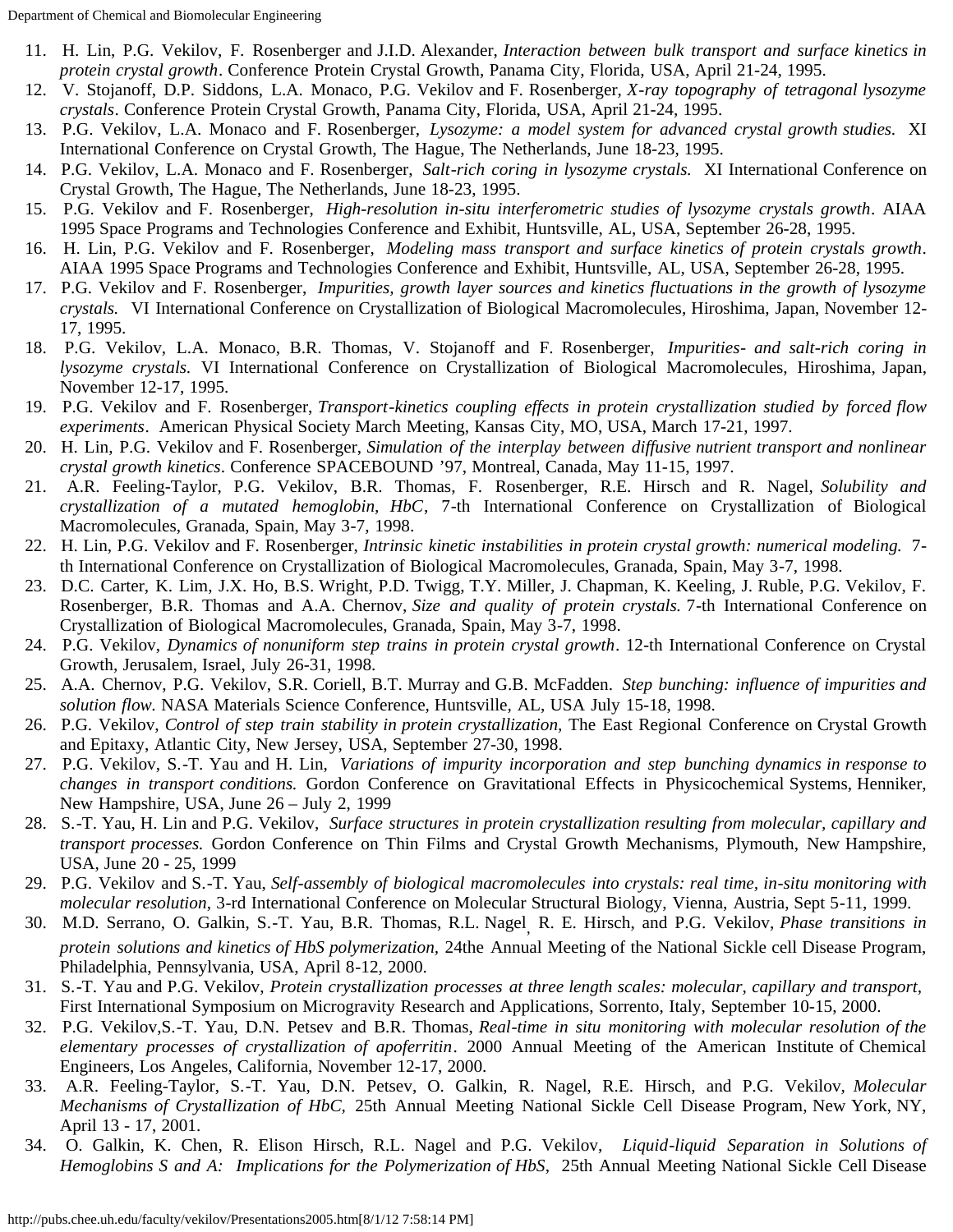Program, New York, NY, April 13 - 17, 2001.

- 35. H. Lin, S.-T. Yau, O. Gliko, and P.G. Vekilov, *Dynamics of Trains of Non-interacting Steps Growing under Diffusion Control*, 2001 Spring Materials Research Society Meeting, San Francisco, CA, April 16-21, 2001
- 36. S.-T. Yau, P.G. Vekilov, *Direct visualization of nucleus structure and nucleation pathways in apoferritin* crystallization, Gordon Conference on Thin Films and Crystal Growth, Williams College, Williamstown, Massachusetts, USA, July 1-6, 2001
- 37. S.-T. Yau, D.N. Petsev, P.G. Vekilov, *Phase transition in protein solutions: dynamics and control strategies*, Gordon Conference on Thin Films and Crystal Growth, Williams College, Williamstown, Massachusetts, USA, July 1-6, 2001
- 38. S.-T. Yau, D.N. Petsev, P.G. Vekilov, *Molecular-level thermodynamic and kinetic parameters for crystallization*, Gordon Conference on Gravitational Effects in Physicochemical Systems, Colby Sawyer College, New London, New Hampshire, USA, July 8-13, 2001
- 39. O. Galkin, D.N. Petsev, P.G. Vekilov, *Phase transition in protein solutions: dynamics and control strategies*, Gordon Conference on Gravitational Effects in Physicochemical Systems, Colby Sawyer College, New London, New Hampshire, USA, July 8-13, 2001
- 40. S.-T. Yau, P.G. Vekilov, *Direct visualization of nucleus structure and nucleation pathways in apoferritin crystallization*, Gordon Conference on Gravitational Effects in Physicochemical Systems, Colby Sawyer College, New London, New Hampshire, USA, July 8-13, 2001
- 41. P.G. Vekilov, S.-T. Yau, B.R. Thomas, O. Galkin, and O. Gliko, *Molecular mechanisms of microheterogeneity-induced defect formation in ferritin crystallization* 13<sup>th</sup> International Conference on Crystal Growth, Kyoto, Japan, July 30 – August 4, 2001.
- 42. S.-T. Yau, D.N. Petsev, P.G. Vekilov, *Molecular-level Thermodynamic and Kinetic Parameters for Crystallization.* 13th International Conference on Crystal Growth, Kyoto, Japan, July 30 – August 4, 2001.
- 43. P.G. Vekilov and O. Galkin, *Phase transition in protein solutions: dynamics and control strategie*s, Keck Center 2001 Annual Research Conference, Galveston, TX, USA, September 21, 2001.
- 44. P.G. Vekilov, D.N. Petsev, S.-T. Yau, A. Feeling Taylor, *Solvent structuring around protein molecules and dynamics of the molecular self-assembly.* 2001 Annual Meeting of the American Institute of Chemical Engineers, Reno, Nevada, November  $4 - 9$ , 2001
- 45. P.G. Vekilov, D.N. Petsev, S.-T. Yau, B.R. Thomas, O. Galkin, O. Gliko, *Molecular Mechanisms of Microheterogeneityinduced Defect Formation in Ferritin Crystallization.* 2001 Annual Meeting of the American Institute of Chemical Engineers, Reno, Nevada, November 4 – 9 , 2001
- 46. O. Galkin, D.N. Petsev, and P.G. Vekilov, *Control of protein crystal nucleation around the metastable liquid-liquid phase boundary.* 2001 Annual Meeting of the American Institute of Chemical Engineers, Reno, Nevada, November 4 – 9 , 2001
- 47. P.G. Vekilov, D.N. Petsev, S.-T. Yau, *Direct visualization of nucleus structure and nucleation pathways in apoferritin crystallization.* 2001 Annual Meeting of the American Institute of Chemical Engineers, Reno, Nevada, November 4 – 9 , 2001.
- 48. O. Gliko and P.G. Vekilov, *Step bunching in a diffusion-controlled system: phase-shifting interferometry investigation of ferritin*, 9-th International Conference on Crystallization of Biological Macromolecules (ICCBM-9), Jena, Germany, March 21-26, 2002.
- 49. P.G. Vekilov, *Solvent entropy effects in the formation of protein solid phases.* 2002 Spring Materials Research Society Meeting, San Francisco, CA, April 1-5, 2002.
- 50. D.N. Petsev, K. Chen, O. Gliko and P.G. Vekilov, *Diffusion-limited kinetics of the solution-solid phase transition of molecular substances*, 19th Conference on Crystal Growth and Epitaxy, Stanford Sierra Camp, Fallen Leaf Lake, CA, June 2-5, 2002
- 51. M. Shah, O. Galkin, D.N. Petsev, M. Wu and P.G. Vekilov, *Control of the size and distribution of atto- and femto-litter protein droplets: liquid-liquid phase separation*. Bio-fuel Cells Workshop, Washington, DC, June 30- July 2, 2002.
- 52. O. Galkin and P.G. Vekilov, *Direct determination of the rate of nucleation of sickle cell hemoglobin polymers*, 30th Anniversary Combined Meeting of the National Sickle Cell Disease Program and the Sickle Cell Disease Association of America, Washington, DC, September 17-22, 2002.
- 53. O. Galkin, P.G. Vekilov, R. Elison Hirsch, and R.L. Nagel, *Dynamics of formation of condensed phases of mutant human hemoglobins*, 30th Anniversary Combined Meeting of the National Sickle Cell Disease Program and the Sickle Cell Disease Association of America, Washington, DC, September 17-22, 2002.
- 54. P.G. Vekilov, S.-T. Yau, H. Lin, O. Gliko, *Nonlinear Dynamics and Pattern Formation on the Growth Interfaces of Protein Crystals*, 2002 Annual Meeting of the American Institute of Chemical Engineers, Indianapolis, Indiana, November 3 – 8 , 2002.
- 55. D.N. Petsev. K. Chen, O. Gliko, P.G. Vekilov, *Diffusion-limited kinetics of phase transitions in solutions*,2002 Annual